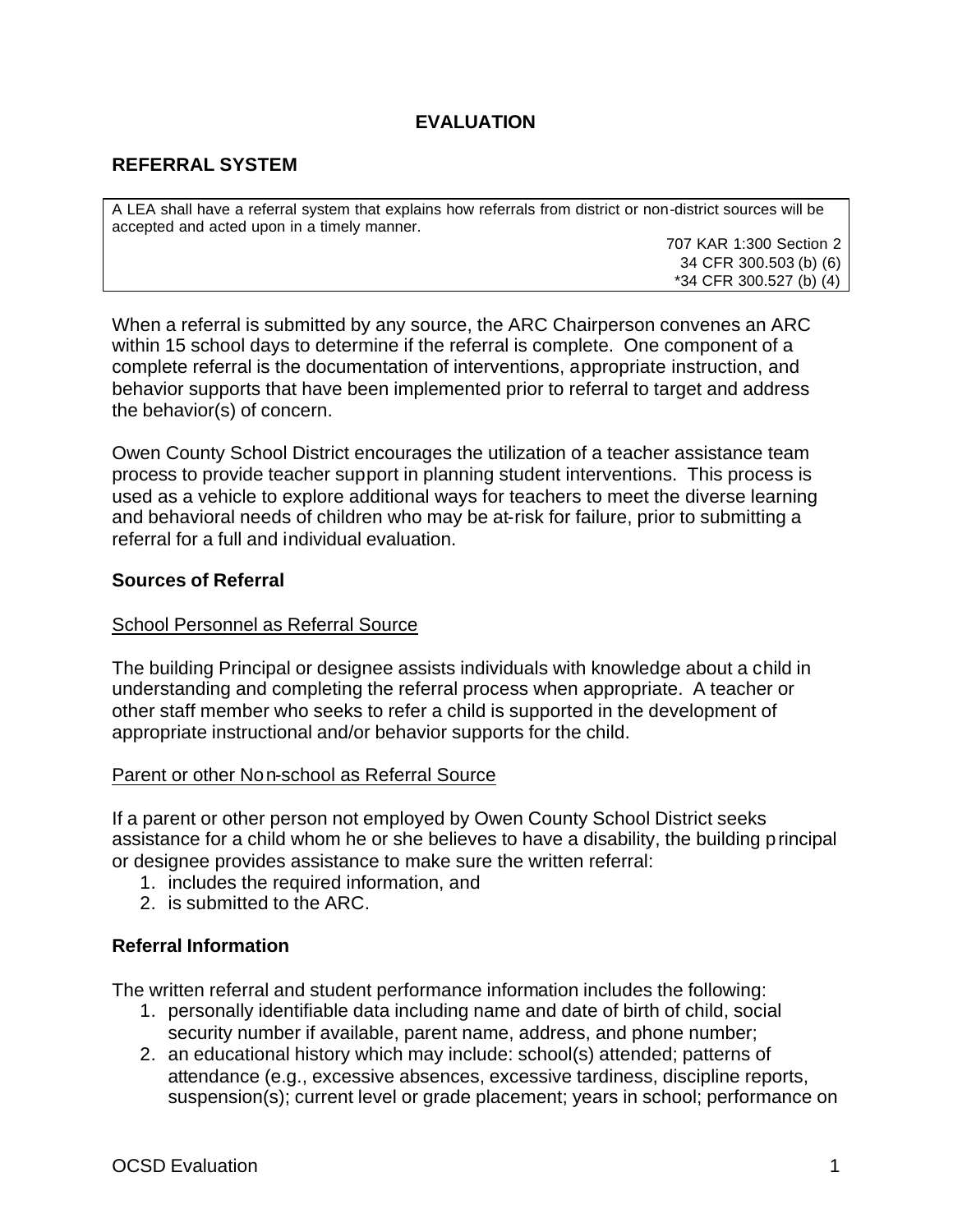district-wide and state mandated assessments; results of systematic screenings; a summary of achievement data (e.g., rating scales, work samples, grades, teacher records); family and student programs (provided through the school or other agencies) in which the child has received services; and other relevant information;

- 3. a written description of the current status of the child in relation to the Program of Studies and similar age peers, in the following areas: communication; academic performance or developmental skills; health, hearing, vision and motor abilities; social and emotional interaction; and general intelligence; and
- 4. for each area of concern, documentation or written summary of the results of appropriate instruction, support services, and interventions (e.g., adjustments in teaching strategies to accommodate learning style or learning preferences) that have been provided to address the concern and improve the educational performance and/or behavior of the child.

Upon receipt and review of a referral, the ARC Chairperson selects and notifies members of the ARC according to procedures for **NOTICE OF ARC MEETING** in **PROCEDURAL SAFEGUARDS**.

# **ARC REVIEW OF STUDENT PERFORMANCE INFORMATION**

The ARC Chairperson or another ARC member asks the parent if they received a copy of the Procedural Safeguards (parent rights), and reviews the rights.

The ARC decision making process may include the following steps:

- 1. review the student performance and referral information;
- 2. determine if the student significantly differs from peers;
- 3. determine if the interventions implemented were appropriate;
- 4. decide whether the information is sufficient and supports that the child may have an educational disability;
- 5. specify the suspected disability or disabilities, if any;
- 6. identify the areas of assessment for the suspected disability or disabilities; and
- 7. obtain parental consent for evaluation before initiating any individual evaluation procedure.

# **ARC Review of Data**

Assessment tools and strategies shall be used that provide relevant information that directly assist and are used in the determination of the educational needs of the child. As part of an initial evaluation, if appropriate, or as part of any reevaluation, the ARC and other qualified professionals, if necessary, shall review existing evaluation data on the child including:

(a) evaluations and information provided by the parents;

- (b) current classroom-based assessments and observations; and
- (c) observations by teachers and related services providers.

707 KAR 1:300 Section 3 (12) 34 CFR 300.533 (a)

Prior to initiating a full and individual evaluation, the ARC makes sure that: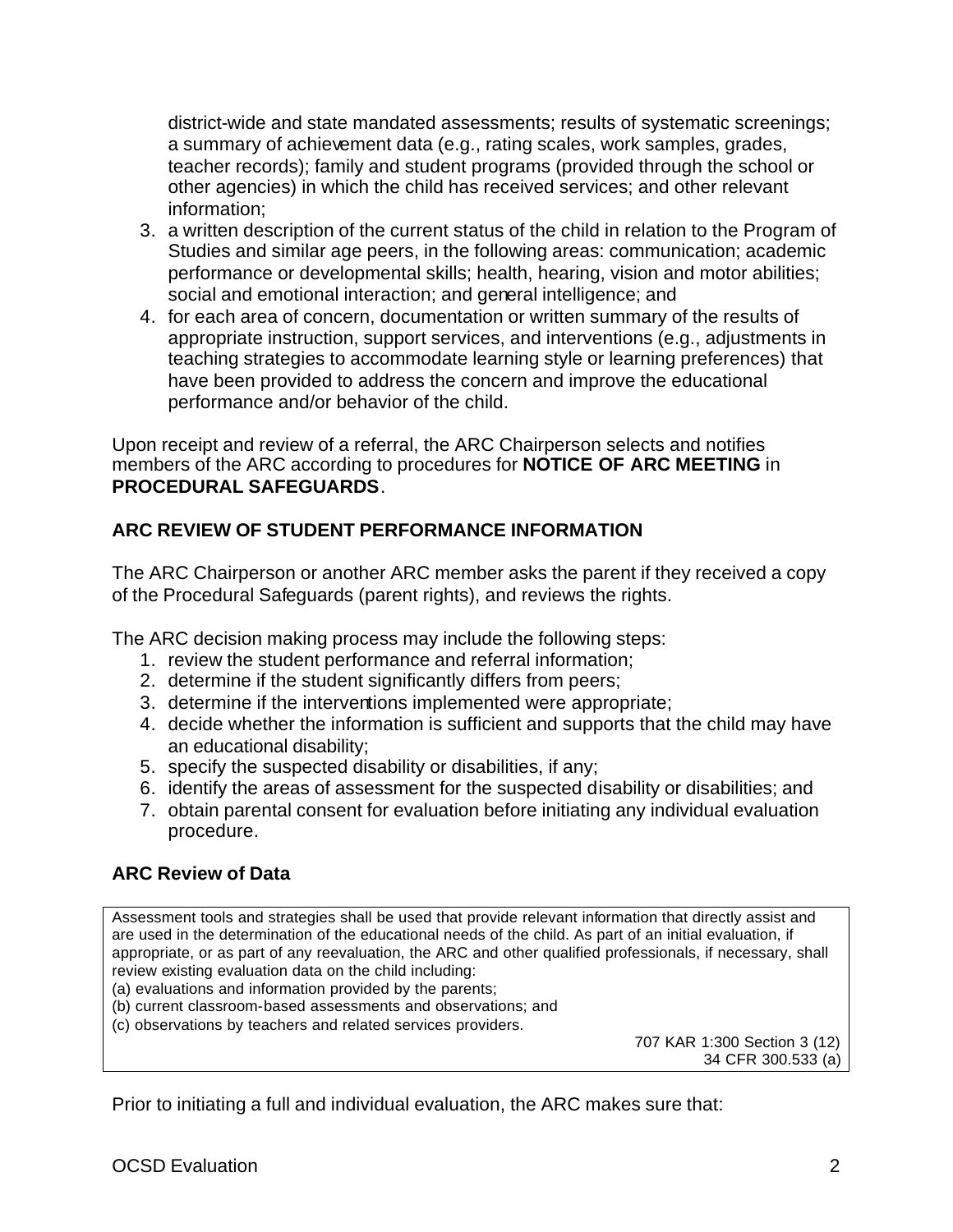- 1. results of vision, hearing and other screenings required for all children are available and used in the decision making process;
- 2. in the event that screening information (e.g., vision, hearing, health, etc.) required by Owen County School District for all children is not available, such screenings are conducted prior to additional assessments being administered; and
- 3. issues identified by failed screenings are addressed prior to collection of other evaluation data.
- Step 1: The ARC reviews the referral and student performance information and any additional information. Additional information may consist of evaluations and information provided by the parents, current informal classroom-based assessments and observations.
- Step 2: Using the referral and student performance information, and any additional information, the ARC reviews the student's abilities in each area and decides if the student significantly differs from peers in any area(s) to the extent that the information supports the presence of a suspected disability.

## **Review of Appropriate Interventions**

A child shall not be determined to be eligible if the determinant factor for that eligibility determination is a lack of instruction in reading or math, or limited English proficiency; and the child does not otherwise meet eligibility criteria.

707 KAR 1:310 Section 1 (2) 34 CFR 300.534 (b)

- Step 3: The ARC reviews the interventions implemented for the area(s) of concern to verify that appropriate instruction and support have been provided to address factors possibly contributing to deficits in educational performance. The ARC analyzes the information and decides if the interventions were:
	- a. Designed and implemented for each area of concern.
	- b. Implemented by using different methods, strategies, materials, or environmental changes.
	- c. Designed to promote the attainment of the desired behavior.
	- d. Compatible with the student's instructional level and curriculum.
	- e. Implemented consistently over a period of time.

## **Determination of Sufficient Information**

Step 4: The ARC decides if sufficient information is available to determine the need for initiating a full and individual evaluation of the child. If sufficient information is **not** available, the ARC determines what information needs to be collected, and chooses a date to reconvene the meeting for review of that data.

## **Determination of a Suspected Disability**

The child shall be assessed in all areas related to the suspected disability, including, if appropriate,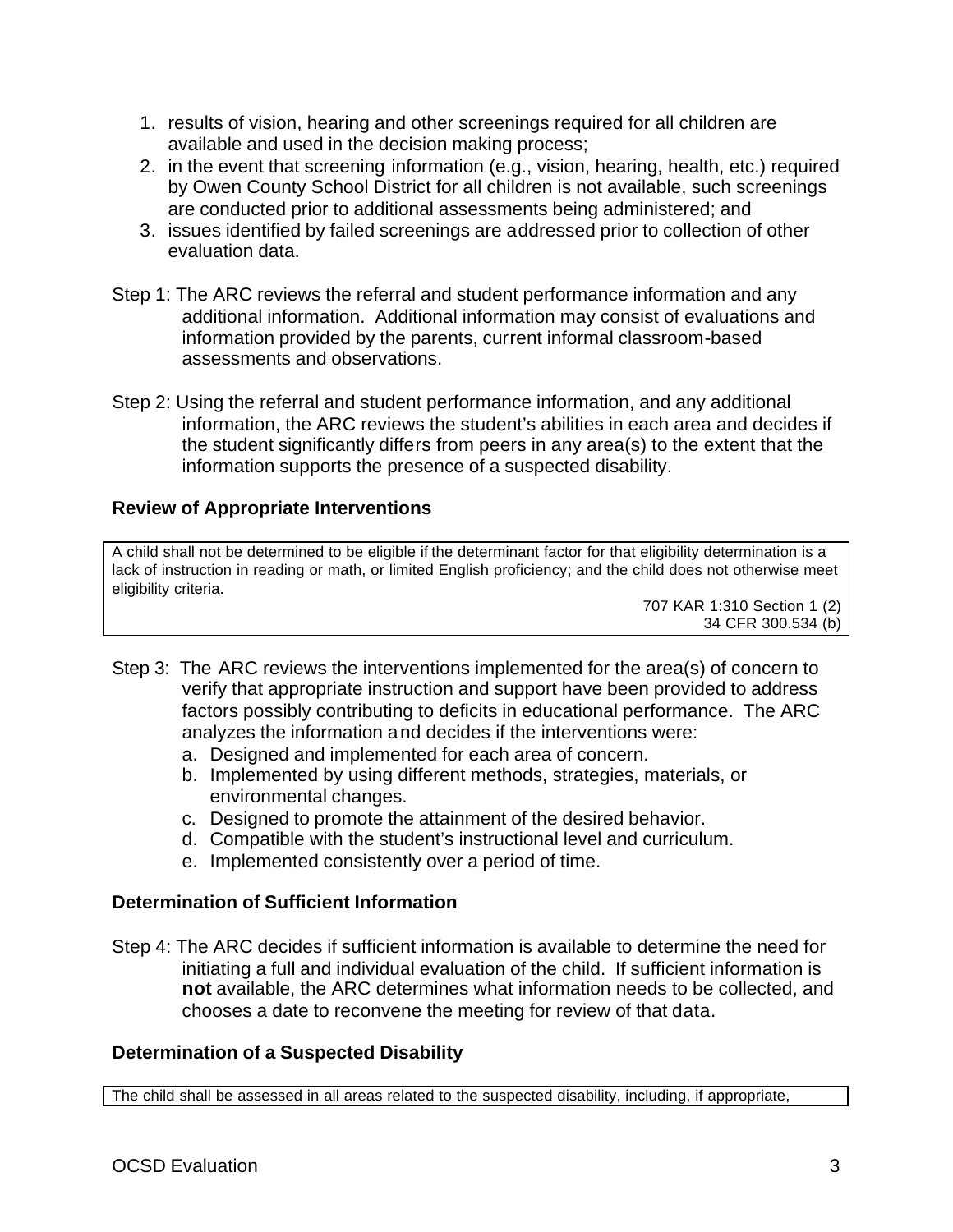health, vision, hearing, social and emotional status, general intelligence, academic performance, communicative status, and motor abilities.

707 KAR 1:300 Section 3 (9) 34 CFR 300.532 (g)

Step 5: If the referral and student performance information indicates the possibility of a disability, the ARC specifies the suspected disability and the need to initiate a full and individual evaluation. The ARC members eliminate the disability areas where there is no match or alignment with the concerns identified through the referral process. The ARC may consider more than one disability area.

#### **Identifying the Areas for Assessment**

The evaluation shall be sufficiently comprehensive to identify all the child's special education and related services needs, whether or not commonly linked to the disability category in which the child has been classified.

707 KAR 1:300 Section 3 (10) 34 CFR 300.532 (h)

Step 6: The ARC identifies the general areas needed for assessment of the suspected disability to ensure a comprehensive evaluation is completed. The ARC Chairperson documents the general areas for evaluation on the Consent for Evaluation form.

Qualified evaluators in each area related to the suspected disability conduct a full and complete individual evaluation. Assignment or acquisition of individual evaluators is an administrative responsibility.

## **Requesting Consent for Evaluation Services**

A LEA shall obtain informed parental consent before conducting an initial evaluation or reevaluation and before the initial provision of specially designed instruction and related services.

707 KAR 1:340 Section 4 (1) 34 CFR 300.505 (a) (1)

Step 7: The ARC Chairperson gives the parents a copy of the Conference Summary of the notice of proposed action to evaluate and a copy of the Consent for Evaluation form.

The ARC Chairperson obtains written parental consent before any individual evaluation procedures or instruments are administered to a child to determine if the child has a disability and needs special education and related services.

If the parent does not give written consent, the ARC Chairperson and the DoSE follow procedures for **Denial or Revocation of Parental Consent** in **PROCEDURAL SAFEGUARDS**.

A LEA shall ensure that a full and individual evaluation is conducted for each child considered for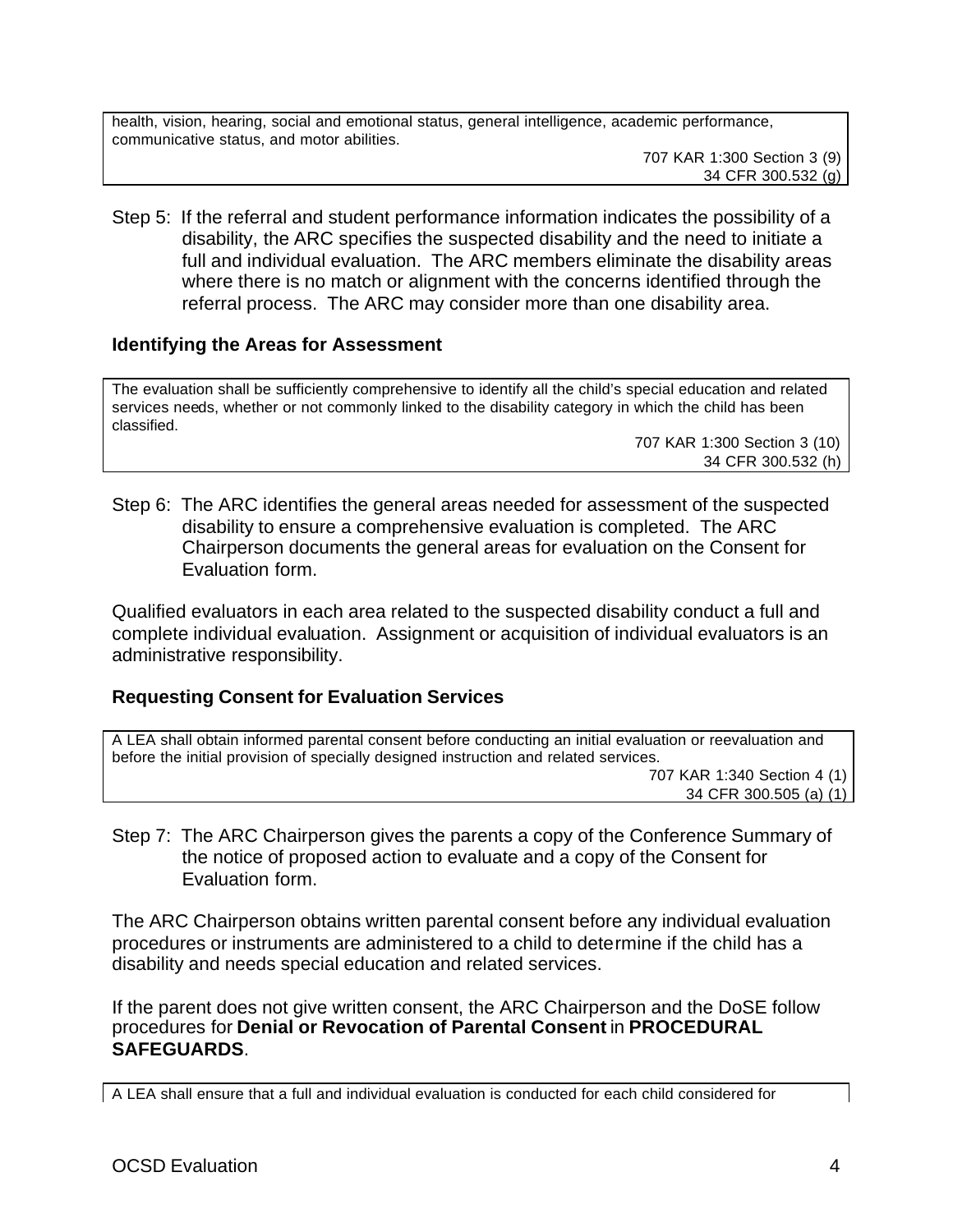specially designed instruction and related services prior to the provision of the services. The results of the evaluation shall be used by the ARC in meeting the requirements on developing an IEP as provided in 707 KAR 1:320.

707 KAR 1:300 Section 3 (1) 34 CFR 300.531

The ARC ensures that neither special education nor related services are provided to a child before a full and individual evaluation is completed and eligibility for a disability is determined.

#### Referral and Student Performance Information does not Support a Suspected Disability

If the ARC determines that the referral does not support the possibility of the presence of a disability, and decides not to conduct an evaluation, the recorder documents the decisions in the Conference Summary. The ARC may discuss specific instructional and curriculum modifications that might be implemented in the regular classroom including support services (e.g., Title I, counseling, peer tutoring, ESS services) to be offered through the Owen County School District. This refers to the modifications and interventions that are available to children who are not disabled and are enrolled in a similar program.

The ARC Chairperson gives the parent a copy of the Conference Summary informing them of the ARC's refusal to initiate an evaluation of the child.

# **EVALUATION INSTRUMENTS AND PROCESS**

A variety of assessment tools and strategies shall be used to gather relevant functional and developmental information about the child, including information provided by the parent, and information related to enabling the child to be involved in and progress in the general curriculum described in the Kentucky Program of Studies, 704 KAR 3:303.

707 KAR 1:300 Section 3 (4) 34 CFR 300.532 (b)

Assessment tools and strategies shall be used that provide relevant information that directly assist and are used in the determination of the educational needs of the child. As part of an initial evaluation, if appropriate, or as part of any reevaluation, the ARC and other qualified professionals, if necessary, shall review existing evaluation data on the child including:

(a) evaluations and information provided by the parents;

- (b) current classroom-based assessments and observations; and
- (c) observations by teachers and related services providers.

707 KAR 1:300 Section 3 (12) 34 CFR 300.532 (j) 34 CFR 300.533 (a)

Owen County School District evaluation personnel make the appropriate selection of evaluation instruments, strategies, tools, and/or procedures (see **DEFINITIONS**) for each area identified by the ARC, which may include:

- 1. general education interventions or early childhood screenings
- 2. record review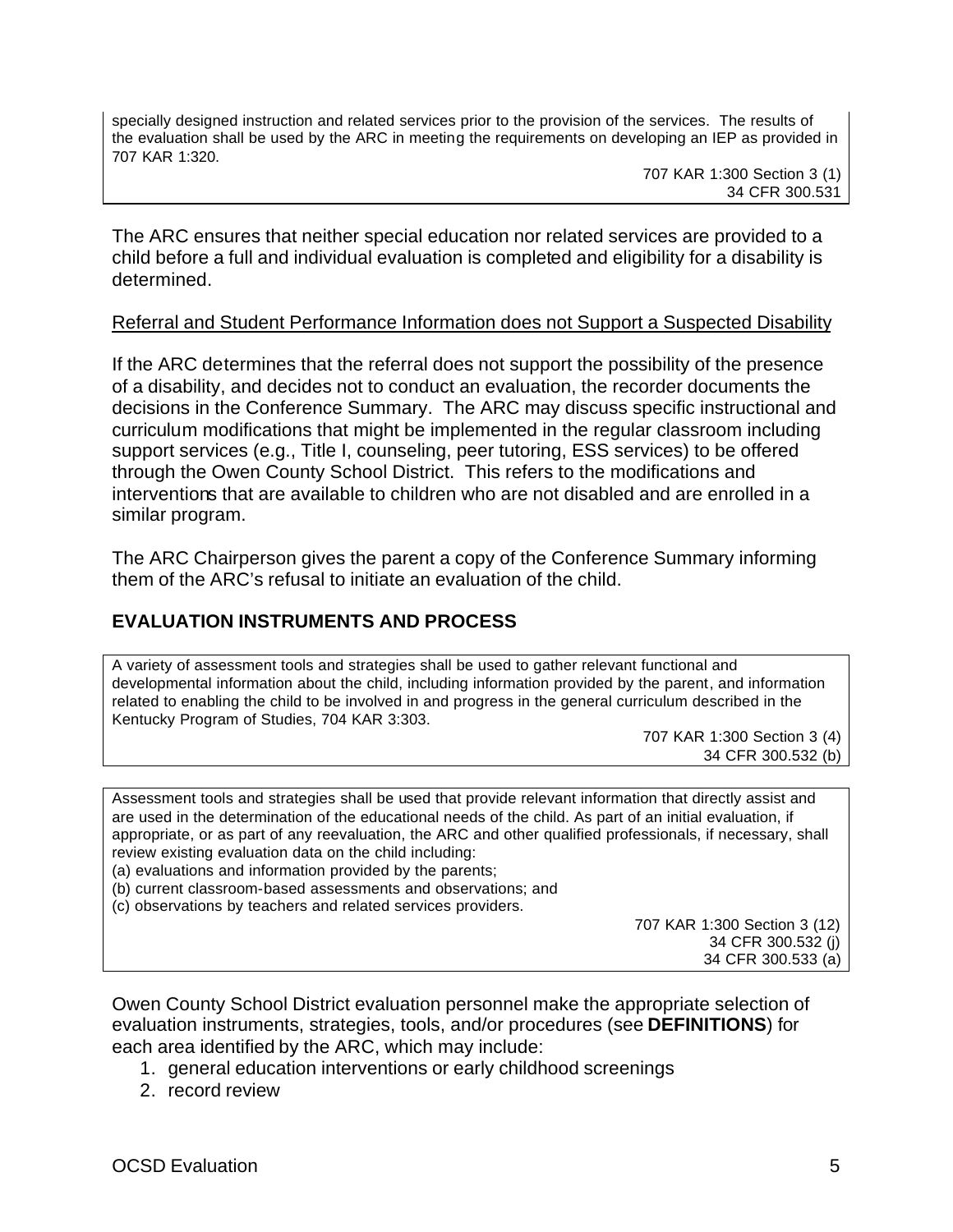- 3. interviews
- 4. observations
- 5. tests (standardized, performance based, curriculum based, etc.)
- 6. information provided by the parent
- 7. information provided by the teachers and service providers

#### **Evaluation Criteria and Procedures**

Evaluation personnel use the following criteria and procedures in the administration of assessments.

A standardized test given to a child shall: (a) have been validated for the specific purpose for which they are used; (b) be administered by trained and knowledgeable personnel in accordance with any instructions provided by the producer of the tests; and (c) be conducted under standard conditions unless a description of the extent to which it varied from standard conditions is documented in the evaluation report. 707 KAR 1:300 Section 3 (5) 34 CFR 300.532 (c) (1) Tests and other evaluation materials shall include those tailored to assess specific areas of educational need and not merely those that are designed to provide a single general intelligence quotient.

707 KAR 1:300 Section 3 (6) 34 CFR 300.532 (d)

A single procedure shall not be used as the sole criterion for determining whether a child is a child with a disability and for determining an appropriate educational program for the child. 707 KAR 1:300 Section 3 (8)

34 CFR 300.532 (f)

Assessments tools used shall be technically sound instruments that may assess the relative contribution of cognitive and behavioral factors, in addition to physical or developmental factors. 707 KAR 1:300 Section 3 (11) 34 CFR 300.532 (i)

Assessment tools and strategies shall be used that provide relevant information that directly assist and are used in the determination of the educational needs of the child.

707 KAR 1:300 Section 3 (12) 34 CFR 300.532 (j)

## Observations for Children Suspected of Having a Specific Learning Disability

At least one team member other than the child's regular education teacher shall observe the child's academic performance in the regular classroom setting. If the child is less than school age or is out of school, the observation shall take place in an environment appropriate for the child. 707 KAR 1:310 Section 2 (4) 34 CFR 300.542

Documentation of behavior observation(s) includes a description of the activity and behaviors observed, such as: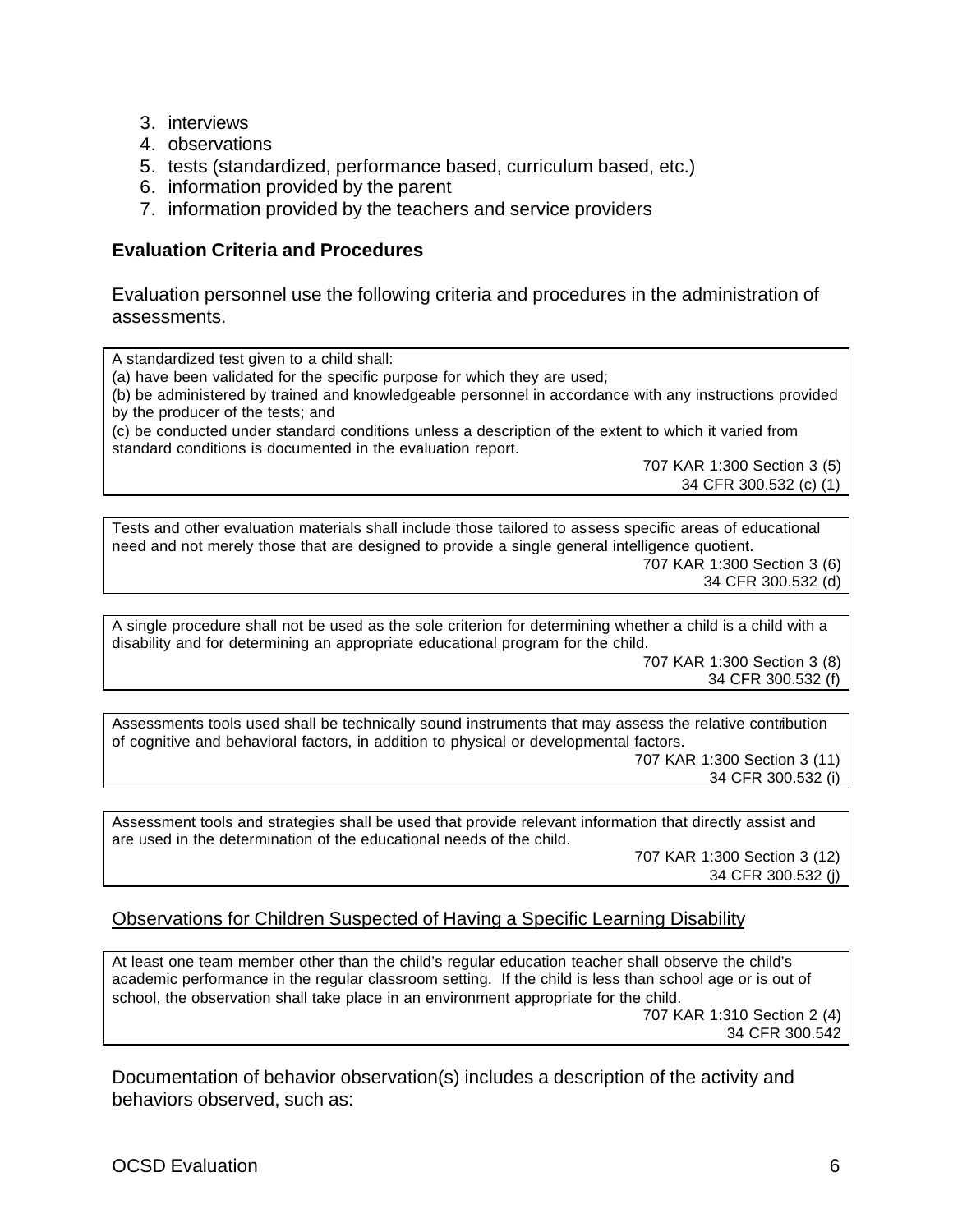- 1. the specific behavior(s) related to areas of concern;
- 2. the setting(s) in which observations occurred;
- 3. times and lengths of observations, dates, and observers;
- 4. criteria against which the targeted behavior(s) is judged (e.g., behavior(s) of comparison group, expected appropriate behavior); and
- 5. data collected over time demonstrating the frequency, duration, latency, or intensity of targeted behavior(s).

The child is observed in the environment(s) in which the targeted behavior occurs. When a child is less than school age, or out of school, observation(s) are conducted in age appropriate environments (e.g., preschool programs, vocational programs, day care, community, home).

At least one (1) team member other than the child's regular education teacher observes the child's academic performance in the regular classroom setting. If the child is less than school age or is out of school, the observation takes place in an environment appropriate for the child.

Observation(s) are conducted by someone, other than the regular classroom teacher of the child, who is specifically trained in observation techniques and methods (e.g., teacher, psychologist, guidance counselor).

## **Tests Administered in the Native Language or Other Communication Mode**

Tests and other evaluation materials used to assess a child shall be: (a) selected and administered so as not to be discriminatory on a racial or cultural basis; and (b) provided and administered in the child's native language or other mode of communication, unless it is clearly not feasible to do so.

> 707 KAR 1:300 Section 3 (2) 34 CFR 300.532 (a) (1)

Owen County School District determines "it clearly is not feasible" to administer an evaluation instrument in the native language or to conduct an assessment in the mode of communication when, after consultation with the Kentucky Department of Education (KDE) and each surrounding state supported institution of higher education within the State, no translator or interpreter can be found.

Materials and procedures used to assess a child with limited English proficiency shall be selected and administered to ensure that they measure the extent to which the child has a disability and needs specially designed instruction and related services, rather than measuring the child's English language skills.

> 707 KAR 1:300 Section 3 (3) 34 CFR 300.532 (a) (2)

Owen County School District follows the state guidelines on testing students with limited English proficiency. (Inclusion of Special Populations in the State-Required Assessment and Accountability Programs 703 KAR 5:070.)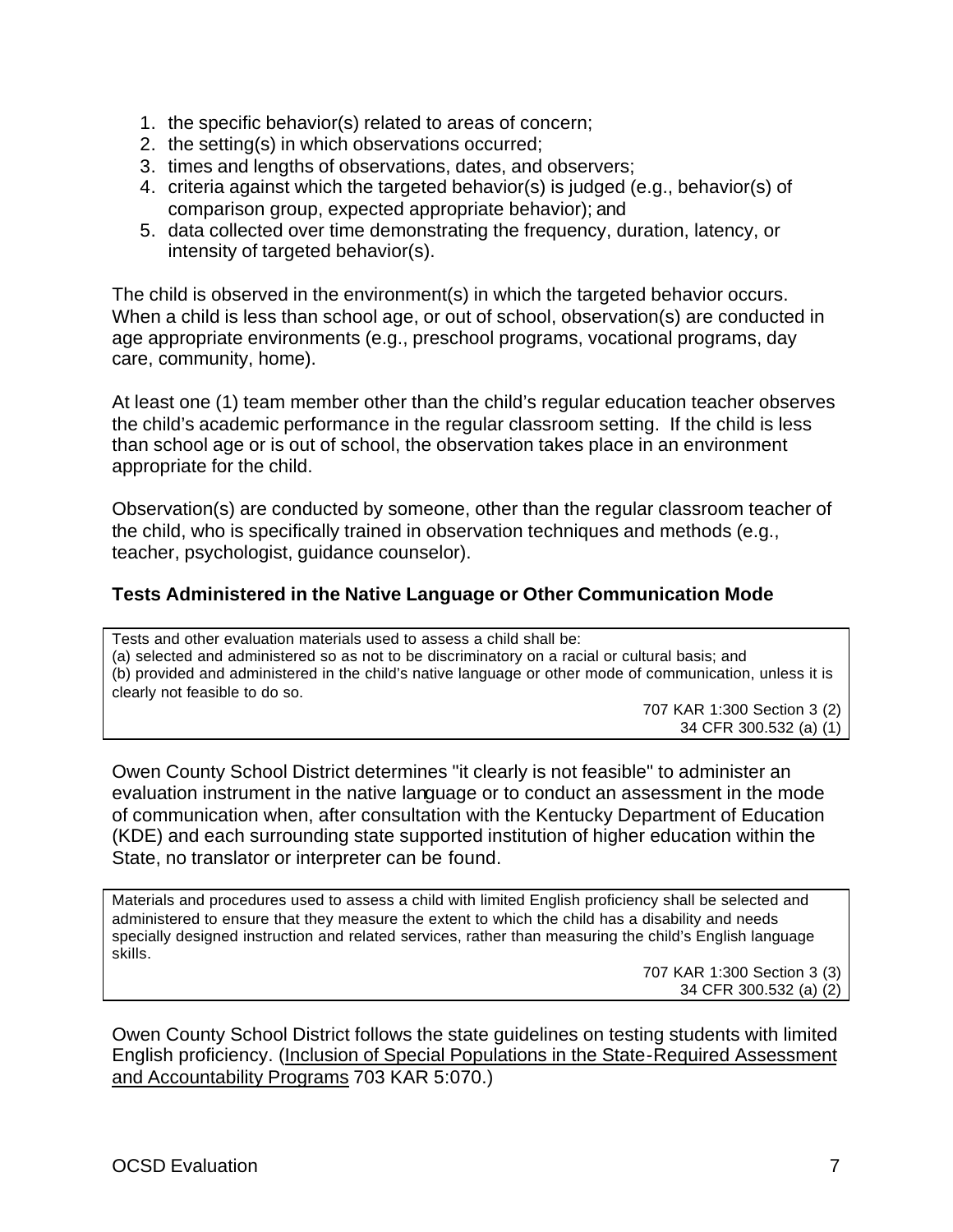Tests shall be selected and administered so as best to ensure that if a test is administered to a child with impaired sensory, manual, or speaking skills, the test results accurately reflect the child's aptitude or achievement level or whatever other factors the test purports to measure, rather than reflecting the child's impaired sensory, manual, or speaking skills (unless those skills are the factors that the test purports to measure).

707 KAR 1:300 Section 3 (7) 34 CFR 300.532 (e)

## **Responsibilities of Evaluation Personnel**

Owen County School District evaluation personnel select and administer current editions of assessment instruments.

The DoSE makes sure that each person administering and interpreting evaluation procedures and instruments meets the training specifications stated in the test administration manual. Owen County School District evaluation personnel are trained in:

- 1. specific areas of evaluation of children and youth with disabilities;
- 2. the specific evaluation procedures used with children and youth with disabilities;
- 3. use of the procedures for the purpose intended by the developer and with individuals for whom their reliability and validity are empirically supported; and
- 4. selection and administration of evaluation procedures so that impaired motor, emotional, communication, and sensory skills or cultural differences do not interfere with the evaluation of other skills and abilities.

Owen County School District evaluation personnel make sure that:

- 1. evaluation procedures appropriate for the age and ability level of the child are used; and
- 2. procedures selected are normed on a population which includes children and youth the same age.

Each evaluator:

- 1. selects tests and other procedures they have been trained to administer;
- 2. administers, scores, and interprets the tests and procedures selected according to the instructions specified in the test manuals or through training for each test or procedure;
- 3. makes sure that tests are not administered to children or youth whose age, disability, linguistic or cultural background is outside the range of his or her training or experience; and
- 4. describes any modification of standard test administration procedures or scoring with cautions regarding the possible effects of such modifications on validity.

#### Contractual Arrangements with Evaluators

When cognitive or intellectual evaluation is obtained by a contract with an outside provider, the DoSE makes sure that the evaluation is conducted by persons certified or licensed to conduct such assessments by the State Board of Psychology or Kentucky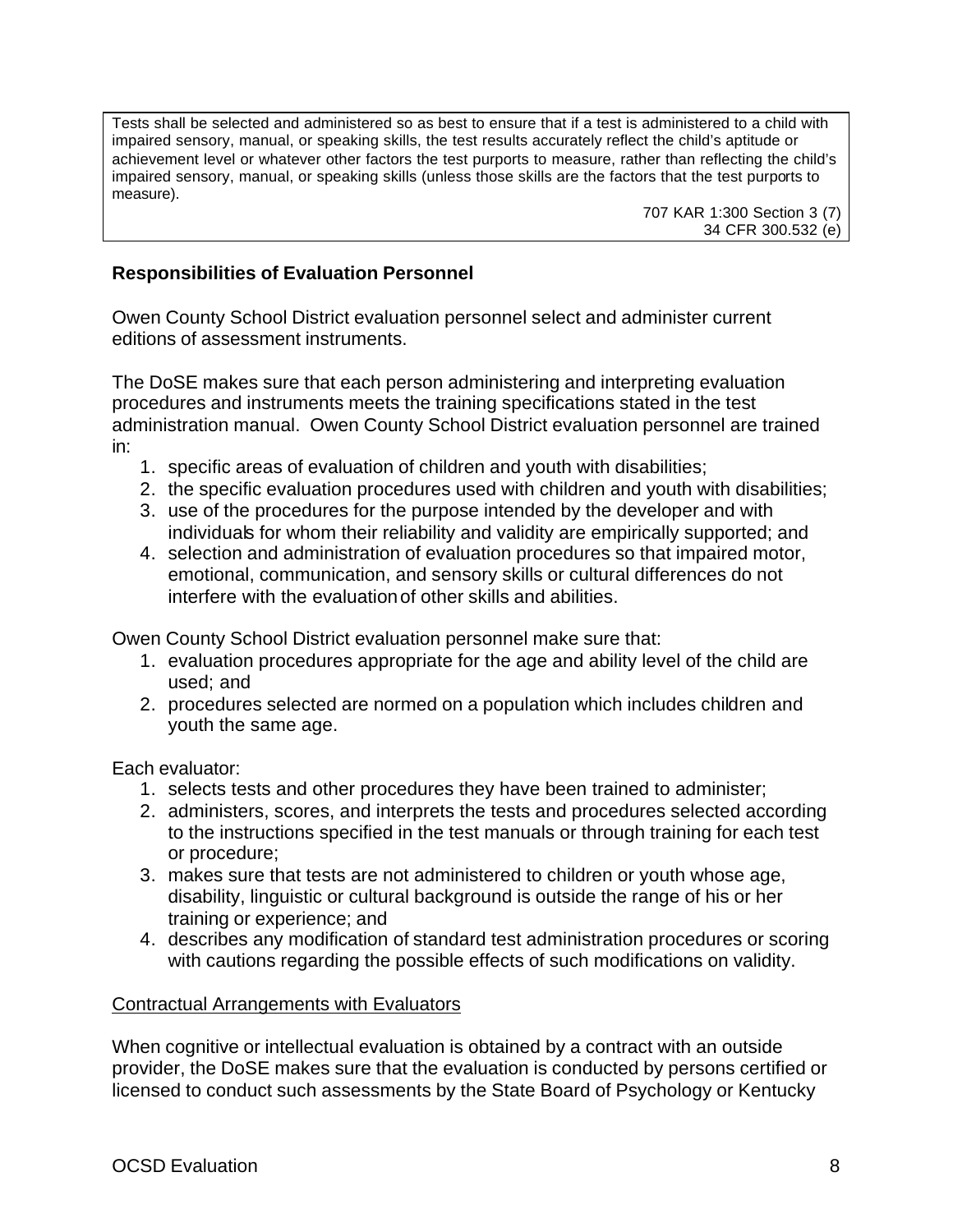Board of Medical Licensure. Copies of the contracts and certificates or licenses of the outside providers are obtained and maintained by the DoSE prior to the initiation of the contract.

## **Written Evaluation Report**

A LEA shall provide a copy of the evaluation report and the documentation of determination of eligibility to the parents.

707 KAR 1:310 Section 1 (1) 34 CFR 300.534 (a) (2)

The evaluation data obtained, interpreted and used by the ARC to determine eligibility and plan an appropriate program is documented in the form of a written report.

The report summarizes the results of each procedure and instrument used in the individual assessment. The ARC uses the results summarized in the report to:

- 1. validate the specific disability;
- 2. determine the need for special education and related services; and
- 3. plan instruction.

The written report of the evaluation data used and interpreted by the ARC for determining eligibility and planning an appropriate program may include:

- 1. child identification information (i.e., name, parents, phone, date of birth, grade, school);
- 2. a comparison and interpretation of the performance of the child to similar age peers in areas;
- 3. the full name of all instruments and procedures used, the date each was administered and by whom; any departures from standard test administration procedures and the reasons for that departure;
- 4. data and sources from standardized, norm-referenced measures which:
	- a. include standard scores and not solely percentiles, grade, or age equivalents;
	- b. are reported with confidence intervals; and
	- c. are in a form that allows for inter-test comparisons (e.g., converted to agebased scores);
- 5. data from all informal measures, including:
	- a. results of interventions tried before referral;
	- b. a summary of behaviors noted during the observation(s) of the child;
- 6. a discussion of any discrepancies among evaluation results, e.g., between formal test results and the customary behaviors and daily activities of the child;
- 7. statements about the unique or individual differences of the child related to the education environment and success in general education curriculum;
- 8. statements about specific classroom tasks or contexts which are unique to the child (e.g., error pattern analysis, learning style or learning preferences, incentive or motivational style, communication and interpersonal skills);
- 9. statements about other factors that impact the educational performance of the child (e.g., medical, environmental, cultural, or linguistic factors);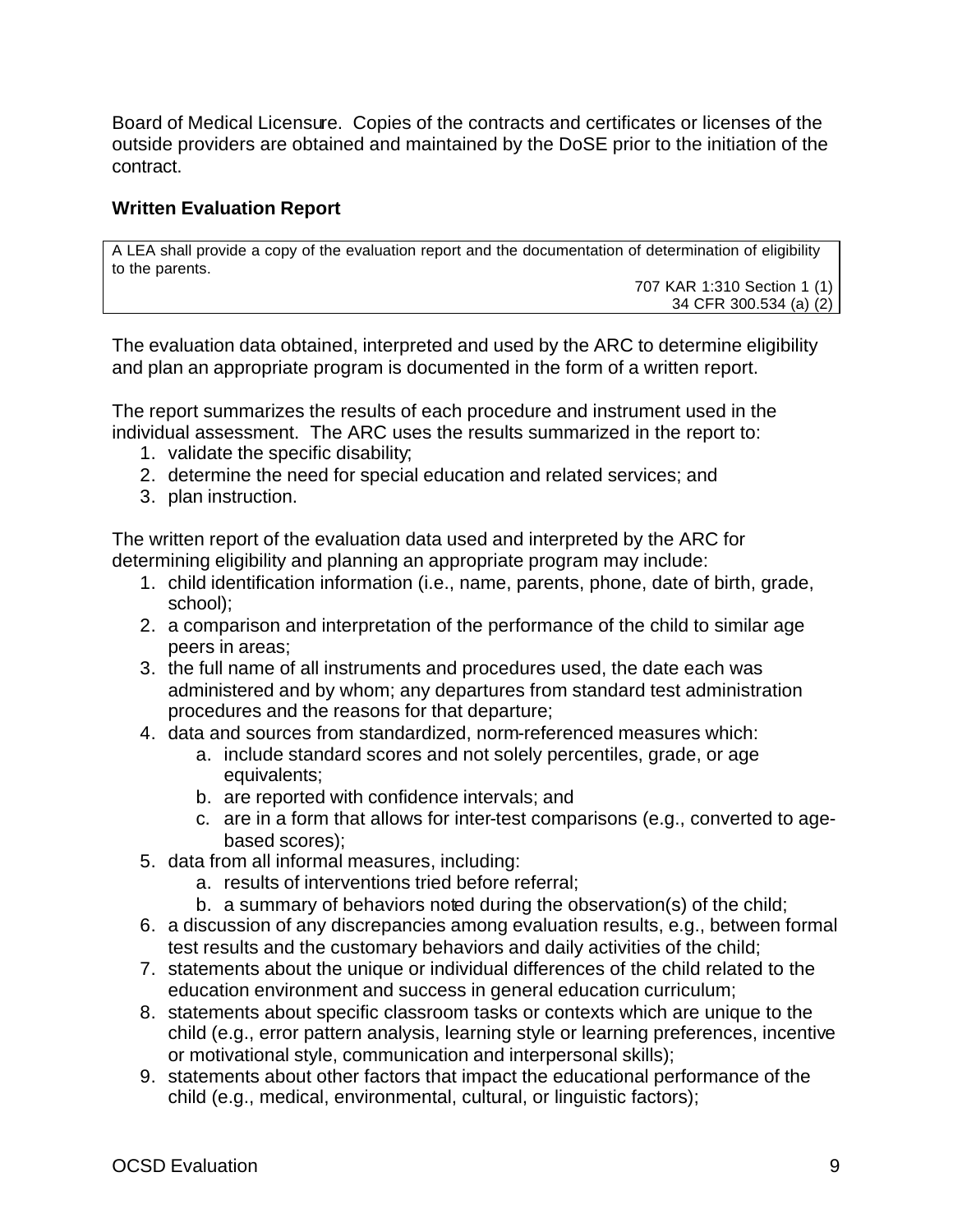- 10.descriptions of the types of activities which might effectively meet the unique educational needs of the child (e.g., instructional techniques, modifications or adaptations, behavior management strategies, lighting, study carrels); and
- 11.a list of the names and professional roles of all evaluators.

When computer-assisted reports are used, the program:

- 1. allows for input of individually relevant data beyond demographic data;
- 2. responds to the specific concerns of the ARC;
- 3. analyzes the data including the provision of recommendations that relate to individualized instructional planning specific to the individual child; and
- 4. allows for the application of Kentucky-specific eligibility criteria (i.e., Kentucky developed guidelines).

The evaluator gives a copy of the written report to the ARC Chairperson. The ARC Chairperson schedules an ARC meeting for the purpose of reviewing the evaluation results and making a determination of eligibility.

# **REEVALUATION**

A LEA shall ensure a reevaluation, which may consist of the review described in 707 KAR 1:300 Section 3 (12), is conducted at least every three (3) years to determine:

(a) the present levels of performance and educational needs of the child;

(b) whether the child continues to need special education and related services; and

(c) whether any additions or modifications to the special education and related services are needed to enable the child to meet the measurable annual goals set out in the IEP and to participate, as appropriate, in the general curriculum.

707 KAR 1:300 Section 3 (16) 34 CFR 300.533 (a) (2) (ii-iv) 34 CFR 300.536 (b)

A LEA shall evaluate a child with a disability in accordance with this administrative regulation before determining that the child is no longer a child with a disability.

707 KAR 1:300 Section 3 (17) 34 CFR 300.534 (c) (1)

An evaluation shall not be required before the termination of a child's eligibility due to graduation with a regular high school diploma or exceeding the age eligibility for FAPE.

707 KAR 1:310 Section 1 (3) 34 CFR 300.534 (c) (2)

The ARC conducts a reevaluation by the third anniversary of the date of the meeting when the ARC last determined that the child was eligible for special education and related services for children who have:

- 1. current IEP;
- 2. current Service Plan; and
- 3. eligible children in Private Schools who are not currently receiving services (see **CHILD FIND SYSTEM** in procedures for **CHILD IDENTIFICATION**).

The ARC conducts a reevaluation according to **ARC REVIEW OF STUDENT**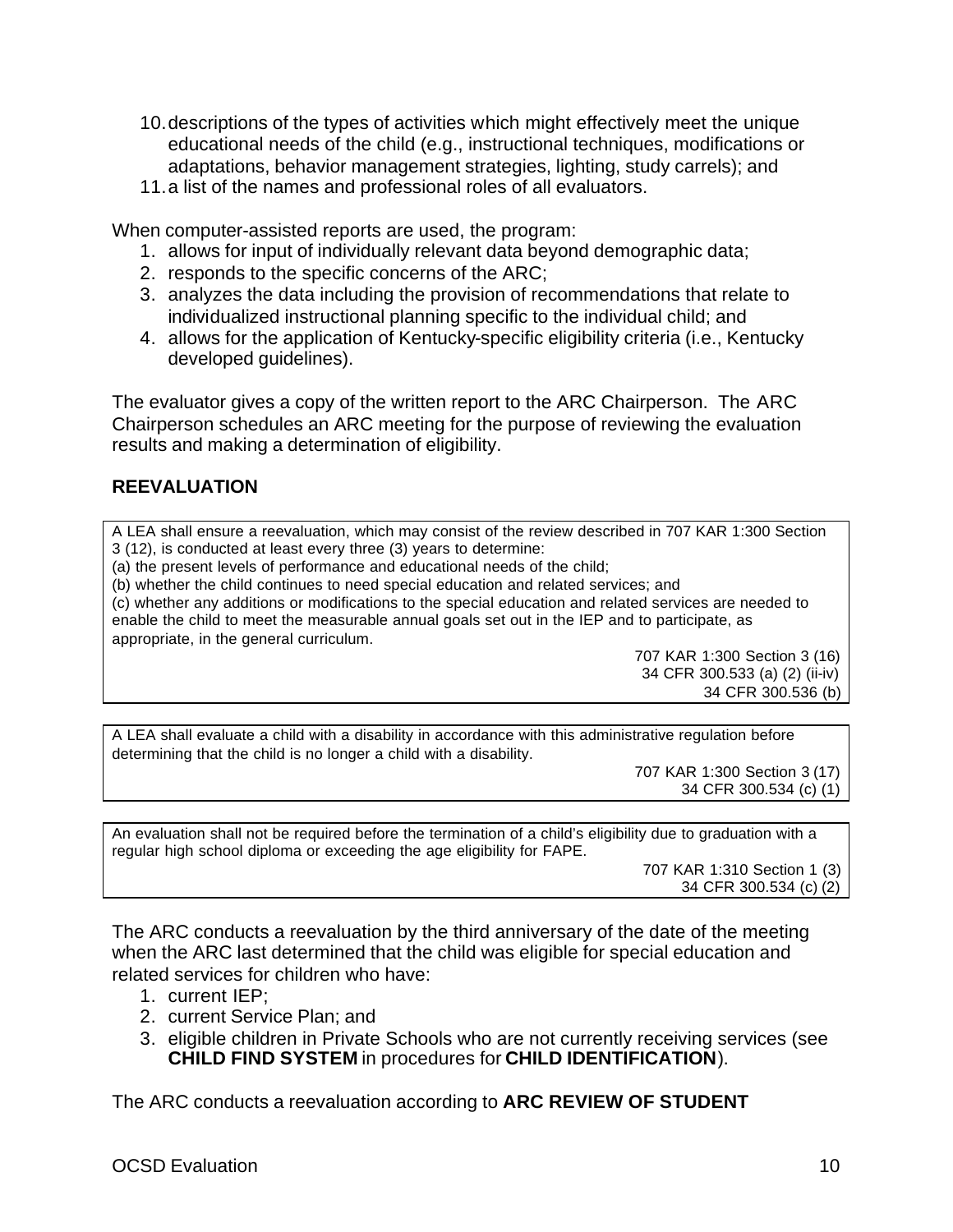# **PERFORMANCE INFORMATION** in procedures for **EVALUATION** prior to:

- 1. continuing eligibility for special education and related services;
- 2. releasing a student from special education and related services; and
- 3. exiting a student with a certificate of completion (not a regular high school diploma) prior to reaching his/her twenty-first  $(21<sup>st</sup>)$  birthday.

The ARC does not conduct a reevaluation when a student:

- 1. graduates with a regular high school diploma; and
- 2. turns twenty-one before completing a program (aging out of school).

## **Review of Existing Data for the Reevaluation Process**

Assessment tools and strategies shall be used that provide relevant information that directly assist and are used in the determination of the educational needs of the child. As part of an initial evaluation, if appropriate, or as part of any reevaluation, the ARC and other qualified professionals, if necessary, shall review existing evaluation data on the child including:

(a) evaluations and information provided by the parents;

(b) current classroom-based assessments and observations; and

(c) observations by teachers and related services providers.

707 KAR 1:300 Section 3 (12) 34 CFR 300.532 (j) 34 CFR 300.533 (a)

The group (as described in 34 CFR 300.344, and other qualified professionals) may conduct it's review without a meeting.

34 CFR 300.533 (b)

Prior to the ARC meeting to discuss the need for a reevaluation, teachers, related services providers, and the school psychologist or diagnostician may meet to gather and review existing data collected about the child and make recommendations to the ARC for the reevaluation process.

# **ARC Meeting to Discuss the Need for Reevaluation**

The ARC Chairperson schedules an ARC meeting for the purpose of discussing the reevaluation needs of the child.

On the basis of the review, and input from the parents, the ARC shall identify what additional data, if any, are needed to determine:

(a) whether the child has a particular category of disability, or in the case of a reevaluation of the child, whether the child continues to have a disability;

(b) the present levels of performance and educational needs of the child;

(c) whether the child needs special education and related services, or in the case of a reevaluation, whether the child continues to need specially designed instruction and related services; and

(d) whether any additions or modification to the special education and related services are needed to enable the child to meet the measurable goals set out in the IEP and to participate, as appropriate, in the general curriculum.

The LEA shall administer tests and other evaluation materials as needed to produce the data identified by the ARC.

707 KAR 1:300 Section 3 (13-14) 34 CFR 300.533 (a) (2)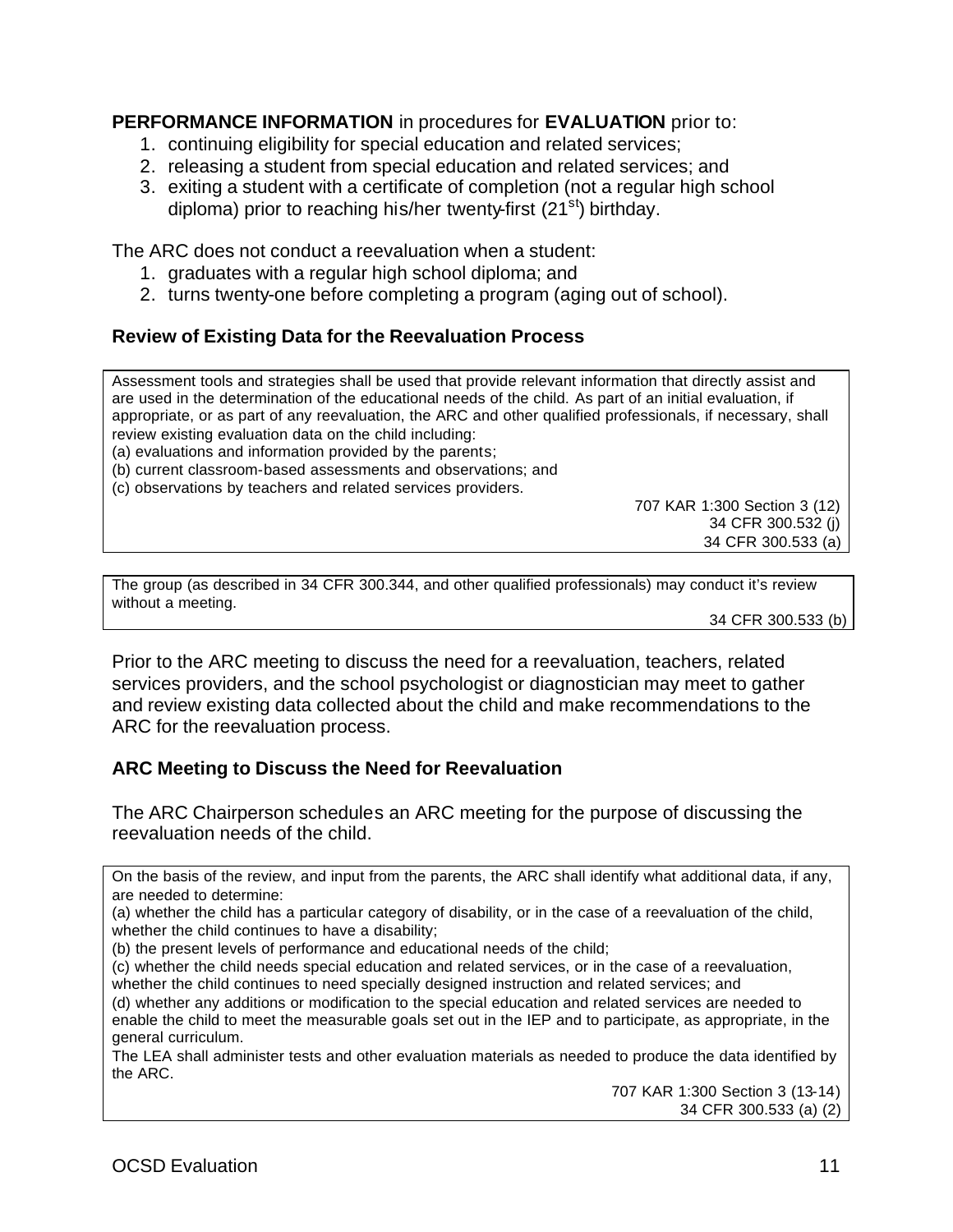The ARC meets to review existing data to determine if further assessment is needed for a reevaluation. The meeting may include a review of the educational record, information provided by the parents, current classroom based assessments and observations, teacher and related service provider observations, progress data, work samples, standardized assessment, state and district assessment, diagnostic tests, and discipline referrals. Based on the review, the ARC makes the following determinations:

- 1. whether the child continues to have a disability;
- 2. the present levels of performance and educational needs of the child;
- 3. whether the child continues to need special education and related services; and
- 4. whether any additions or modifications to the special education and related services are needed for the child to meet the goals in the IEP and participate in the general curriculum.

#### ARC Determines Existing Data is Sufficient

The LEA shall not be required to conduct a reevaluation, if after review of the existing data, the ARC determines no reevaluation is necessary to determine whether the child continues to be a child with a disability, unless the parent requests the reevaluation.

707 KAR 1:300 Section 3 (15) 34 CFR 300.533 (d) (2)

If, after the review of existing data, the ARC determines there is sufficient data to make decisions for continued eligibility and IEP planning, the ARC summarizes the data review and completes the Reevaluation Report. The completed Reevaluation Report becomes the Written Report and Eligibility Report for the reevaluation process.

If, for purposes of a reevaluation, the ARC determines that no additional data are needed to determine whether the child continues to be a child with a disability, the LEA shall notify the child's parents: (a) of that determination and reasons for it; and

(b) of the right of the parents to request an assessment to determine whether, for purposes of services, the child continues to be a child with a disability.

707 KAR 1:300 Section 3 (14) 34 CFR 300.533 (d) (1)

The ARC Chairperson gives the parents a copy of the Reevaluation Report and the Conference Summary of the decision not to conduct further assessment for reevaluation.

#### Parent Request for Reevaluation

Owen County School District is not required to conduct an assessment of a child to determine if the child continues to be a child with a disability unless requested to do so by the parents. If the parents request an assessment of their child, Owen County School District may refuse to conduct the assessment, but provides the parents with a copy of the Conference Summary stating the refusal to conduct the assessment and the reasons for the refusal. The parents may request mediation or due process if they want the assessment conducted.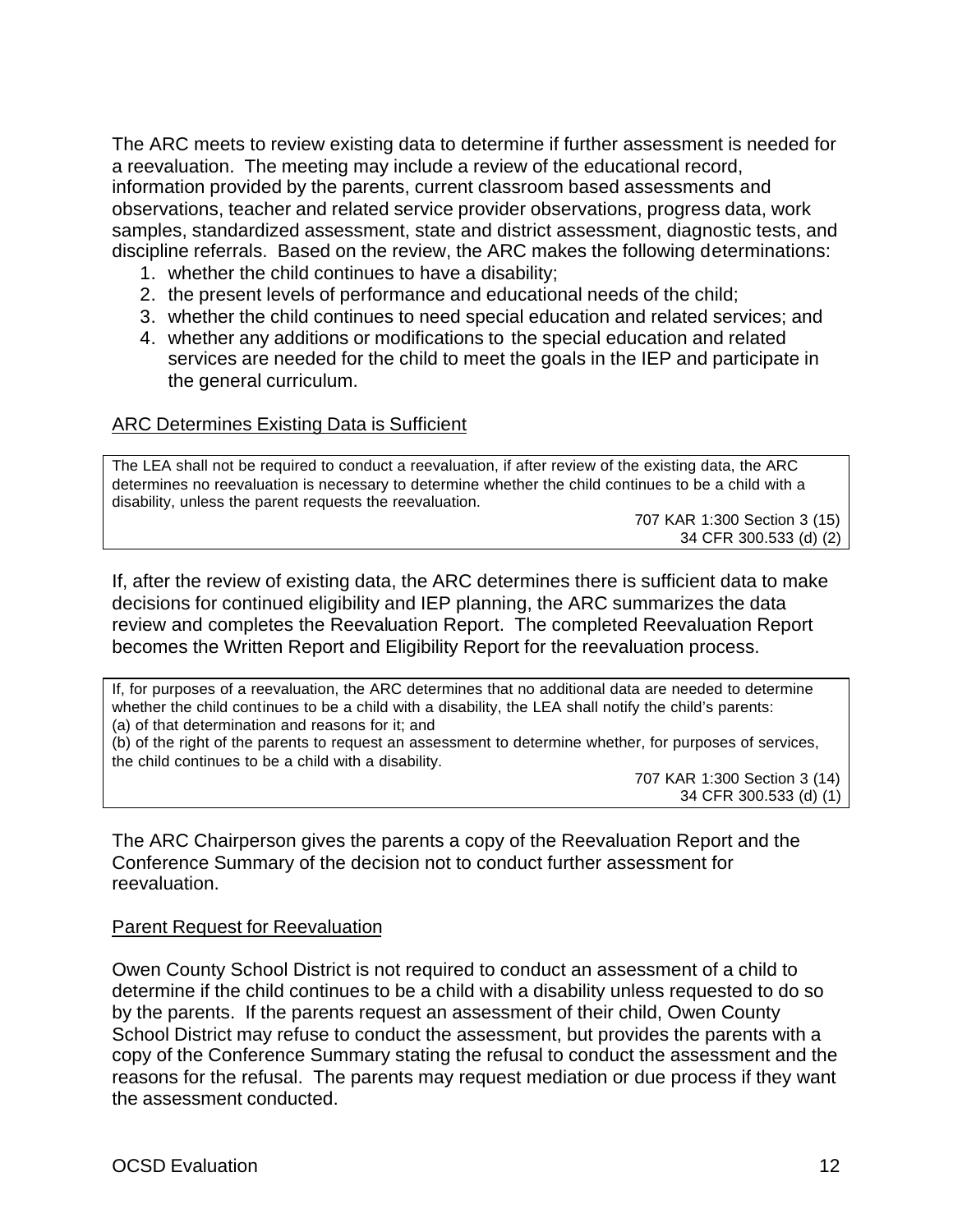# ARC Determines Some Existing Data is Sufficient

The ARC may determine that additional information is needed when the child demonstrates significant progress of lack of progress in academic, behavioral, or social areas that may indicate a need for a change of program, services, or placement. If, after the review of existing data, the ARC determines there is sufficient data to make decisions in some areas, the ARC members:

- 1. summarize the data review;
- 2. identify any areas needing further assessment;
- 3. complete the Reevaluation Report; and
- 4. request consent for evaluation.

The Reevaluation Report becomes an addendum to the Written Evaluation Report and Eligibility Report.

#### ARC Determines Existing Data is Insufficient (Full and Individual Assessment)

If, after the review of existing data, the ARC determines there is **not** sufficient data to make decisions for continued eligibility or IEP planning, and/or the ARC is proposing to assess the child in another area of suspected disability, the ARC follows **ARC REVIEW OF STUDENT PERFORMANCE INFORMATION** in procedures for **EVALUATION**.

#### Re-administration of Cognitive Assessments

The ARC, including the school psychologist, applies the following criteria to determine if re-administration of an individual intelligence test is necessary for a reevaluation:

- 1. the child has a minimum of two IQ scores with one being at or above age 9; and
- 2. the child's IQ scores have a confidence interval of no less than 90%.

In making a determination under the category of mental disability, the ARC may apply a standard error of measure, if appropriate.

707 KAR 1:310 Section 1 (6)

All evaluations are conducted according to **EVALUATION INSTRUMENTS AND PROCESS** in procedures for **EVALUATION**.

## **INDEPENDENT EDUCATIONAL EVALUATION**

A parent of a child with a disability shall have a right to obtain an independent educational evaluation of the child.

707 KAR 1:340 Section 2 (1) 34 CFR 300.502 (a) (1)

If a parent requests an independent educational evaluation, the ARC Chairperson documents the request, notifies the DoSE, and schedules an ARC meeting to review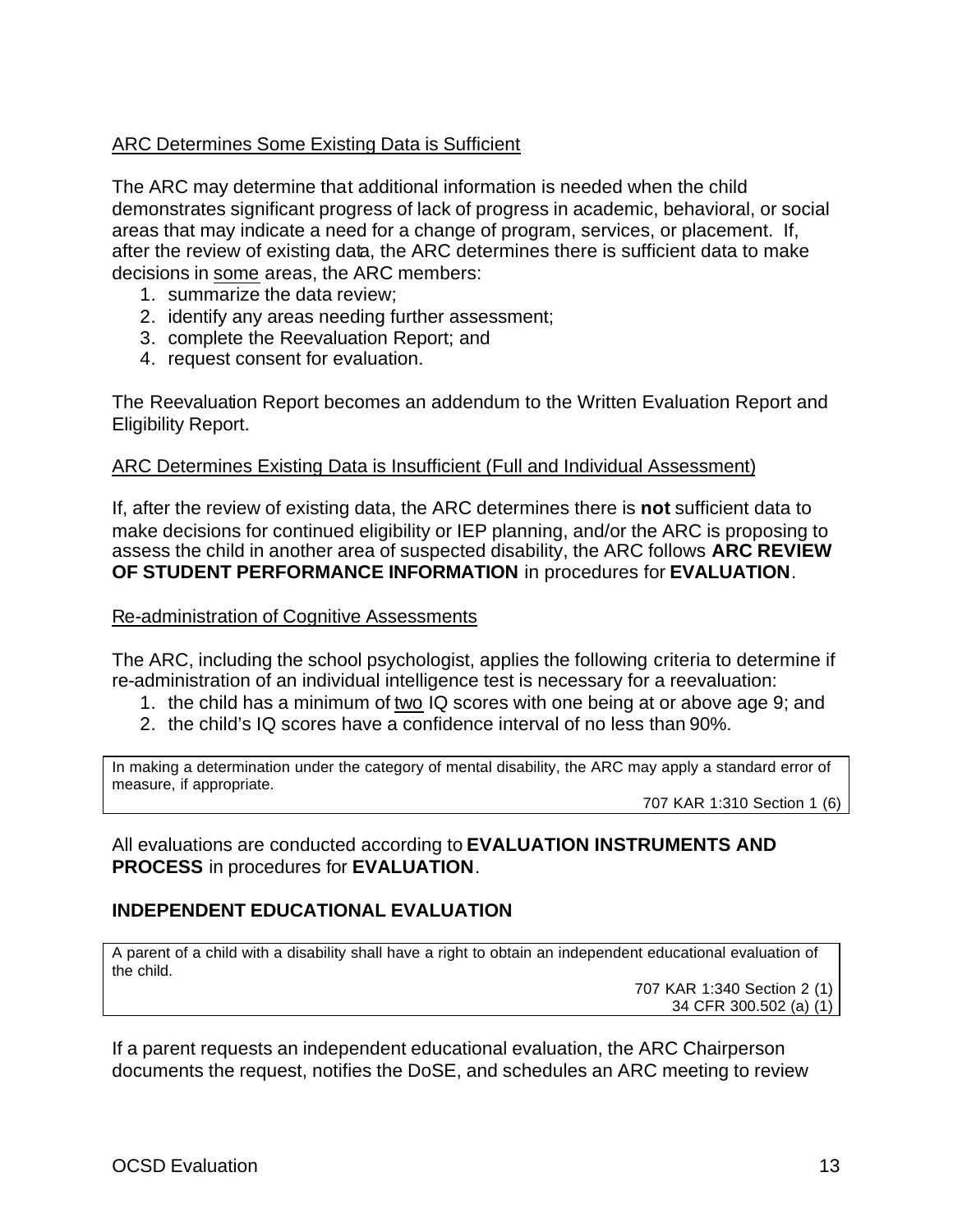#### the request. The ARC Chairperson notifies the committee members according to **NOTICE OF ARC MEETINGS** in procedures for **PROCEDURAL SAFEGUARDS**.

The parent's request for an independent educational evaluation shall be subject to the following: (a) the LEA shall be given the opportunity to conduct a complete evaluation on the child prior to the request;

(b) upon receiving the request the LEA shall, without unnecessary delay:

1. initiate a due process hearing to show that its evaluation is appropriate; or

2. ensure that an independent educational evaluation is provided at public expense unless the LEA demonstrates in a due process hearing that the evaluation obtained by the parent did not meet LEA criteria;

(c) the LEA may ask for the parent's reasons why he objects to the LEA's evaluation; however, the parent shall not be required to respond and the LEA shall not delay it's action under subsection (b) while waiting for a response from a parent; and

(d) if an independent educational evaluation is at public expense, the criteria under which the evaluation is obtained, including the location of the evaluation and the qualifications of the examiner, shall be the same as the criteria the LEA uses when it initiates an evaluation. Aside from these criteria, the LEA shall not impose any other conditions or timelines relating to obtaining an independent educational evaluation at public expense.

> 707 KAR 1:340 Section 2 (3) 34 CFR 300.502 (b) (2), (4) 34 CFR 300.502 (e) (1-2)

At the ARC meeting to discuss the request for an independent educational evaluation, the DoSE (or psychologist) reviews the last evaluation conducted by the district.

A parent has the right to an independent educational evaluation at public expense if the parent disagrees with an evaluation obtained by the public agency.

34 CFR 300.502 (b) (1)

The DoSE may ask the parents why they disagree with the district's evaluation. The parents do not have to give their areas of disagreement or reasons for requesting an independent educational evaluation.

The DoSE may attempt to negotiate areas of evaluation for Owen County School District to conduct with the child to try to resolve the issue(s).

If the date of the disputed evaluation is close to the date of the child's next reevaluation, the DoSE may recommend that another full and complete evaluation be conducted by the district.

## **Criteria for IEE**

Upon receiving the request, the LEA shall provide information to the parent about where an independent educational evaluation may be obtained and the LEA's applicable criteria for independent educational evaluations.

707 KAR 1:340 Section 2 (2) 34 CFR 300.502 (a) (2)

If the parent obtains an independent educational evaluation at private expense and it meets the agency criteria, results of the evaluation shall be considered by the LEA in any decision made with respect to the